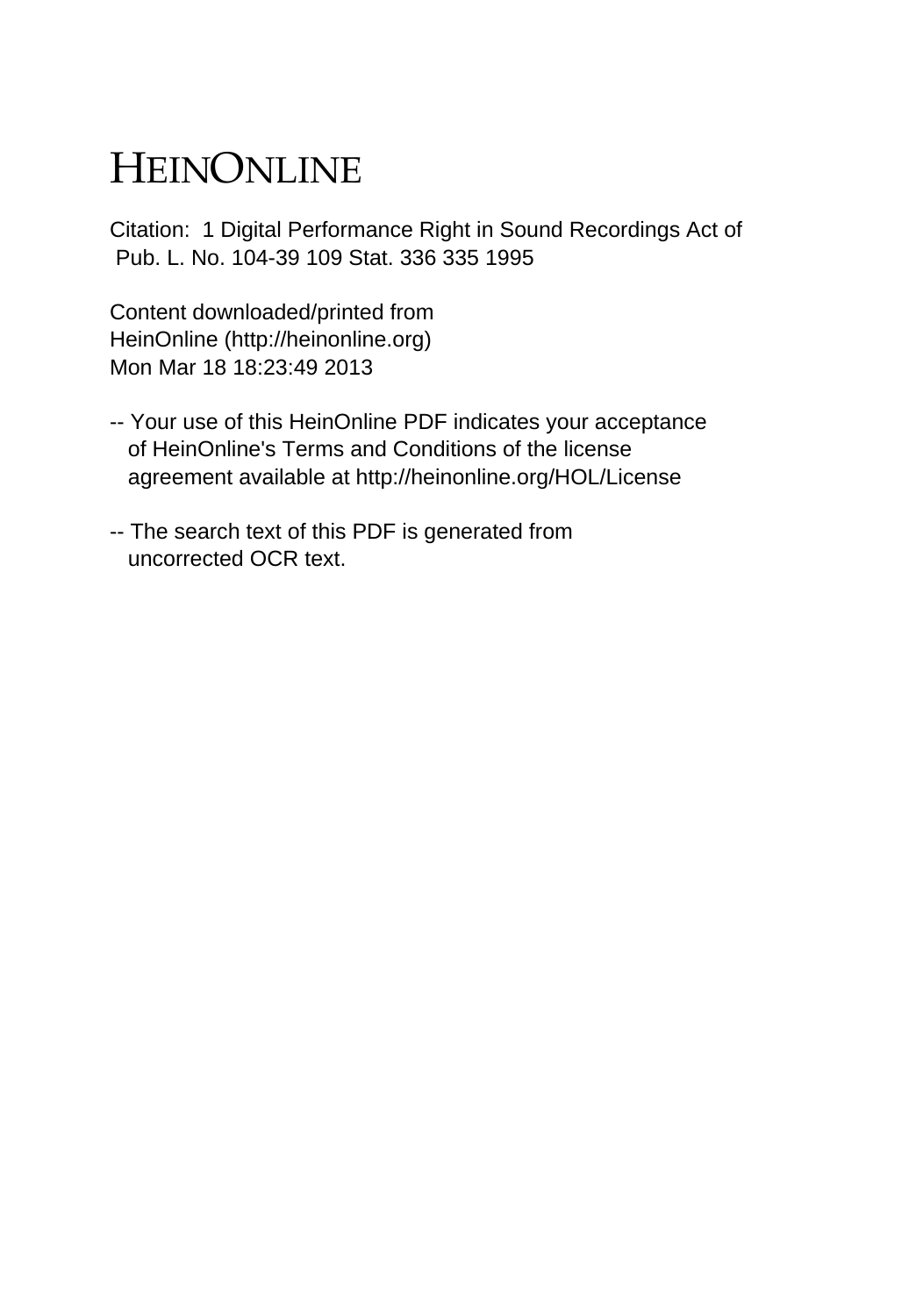PUBLIC LAW 104-39-NOV. 1, 1995

## DIGITAL PERFORMANCE RIGHT IN SOUND RECORDINGS ACT OF 1995

 $\sim 10^{-10}$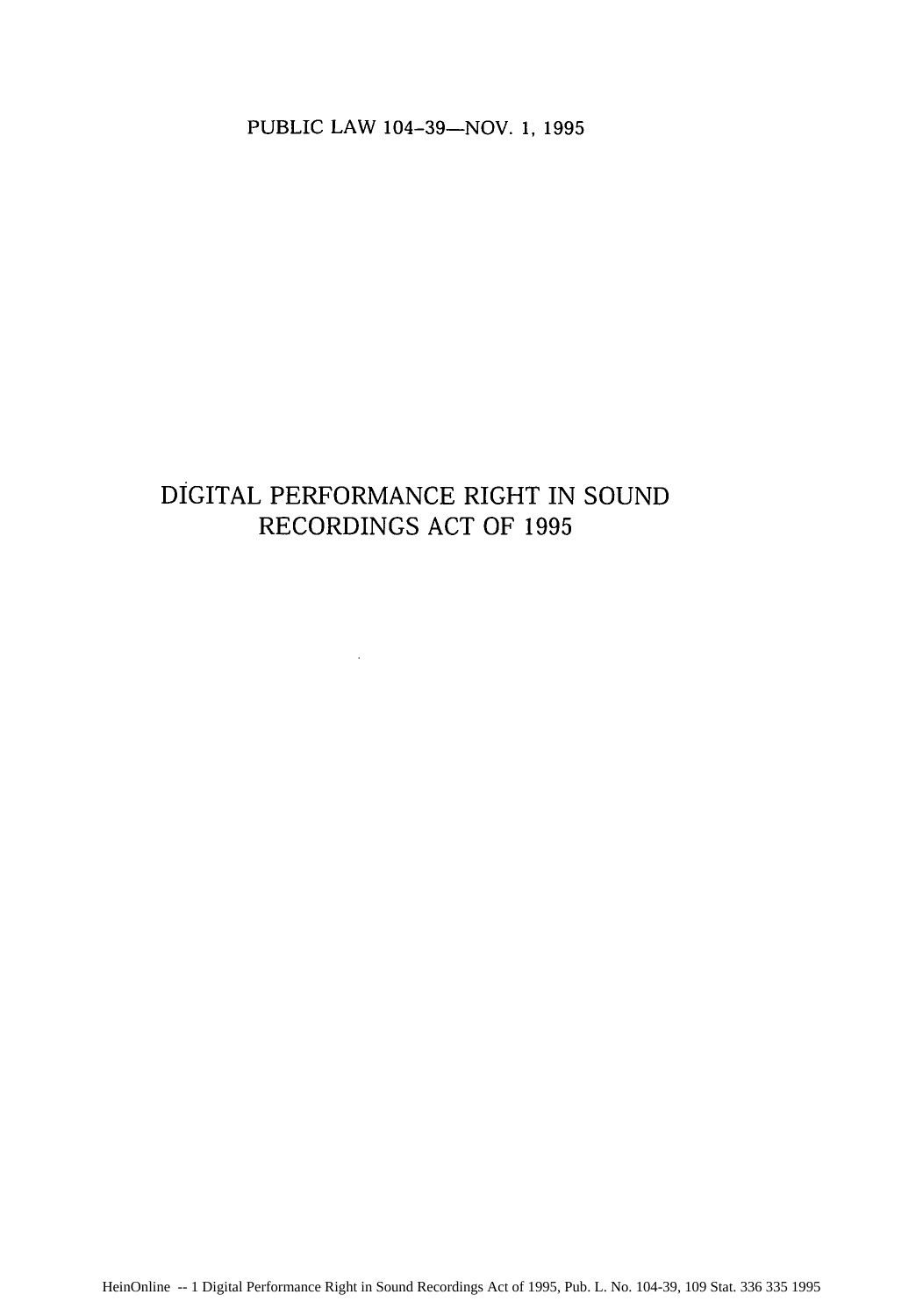### Public Law 104-39 104th Congress

#### An Act

Nov. 1, 1995 **IS. 2271**

To amend title 17, United States Code, to provide an exclusive right to perform sound recordings publicly by means of digital transmissions, and for other purposes.

*Be it enacted by the Senate and House of Representatives of the United States of America in Congress assembled,*

#### **SECTION 1. SHORT TITLE.**

This Act may be cited as the "Digital Performance Right in Sound Recordings Act of 1995".

#### **SEC.** 2. EXCLUSIVE RIGHTS **IN** COPYRIGHTED WORKS.

Section 106 of title 17, United States Code, is amended-

**(1)** in paragraph (4) by striking "and" after the semicolon;

(2) in paragraph (5) by striking the period and inserting

and"; and

**(3)** by adding at the end the following:

"(6) in the case of sound recordings, to perform the copyrighted work publicly by means of a digital audio transmission.".

#### **SEC. 3. SCOPE OF EXCLUSIVE RIGHTS IN SOUND RECORDINGS.**

Section 114 of title 17, United States Code, is amended- **(1)** in subsection (a) by striking "and (3)" and inserting "(3) and (6)";

(2) in subsection **(b)** in the first sentence by striking "phonorecords, or of copies of motion pictures and other audiovisual works," and inserting "phonorecords or copies";

(3) by striking subsection (d) and inserting:

"(d) LIMITATIONS ON EXCLUSIVE RIGHT.—Notwithstanding the provisions of section 106(6)-

"(1) Exempt transmissions and retransmissions.—The performance of a sound recording publicly by means of a digital audio transmission, other than as a part of an interactive service, is not an infringement of section 106(6) if the performance is part of-

 $^{\text{``}}(A)(i)$  a nonsubscription transmission other than a retransmission;

"(ii) an initial nonsubscription retransmission made for direct reception by members of the public of a prior or simultaneous incidental transmission that is not made for direct reception by members of the public; or

"(iii) a nonsubscription broadcast transmission;

"(B) a retransmission of a nonsubscription broadcast transmission: *Provided,* That, in the case of a retransmission of a radio station's broadcast transmission-

Digital Performance Right in Sound Recordings Act of 1995. Copyrights. Communications. 17 USC 101 note.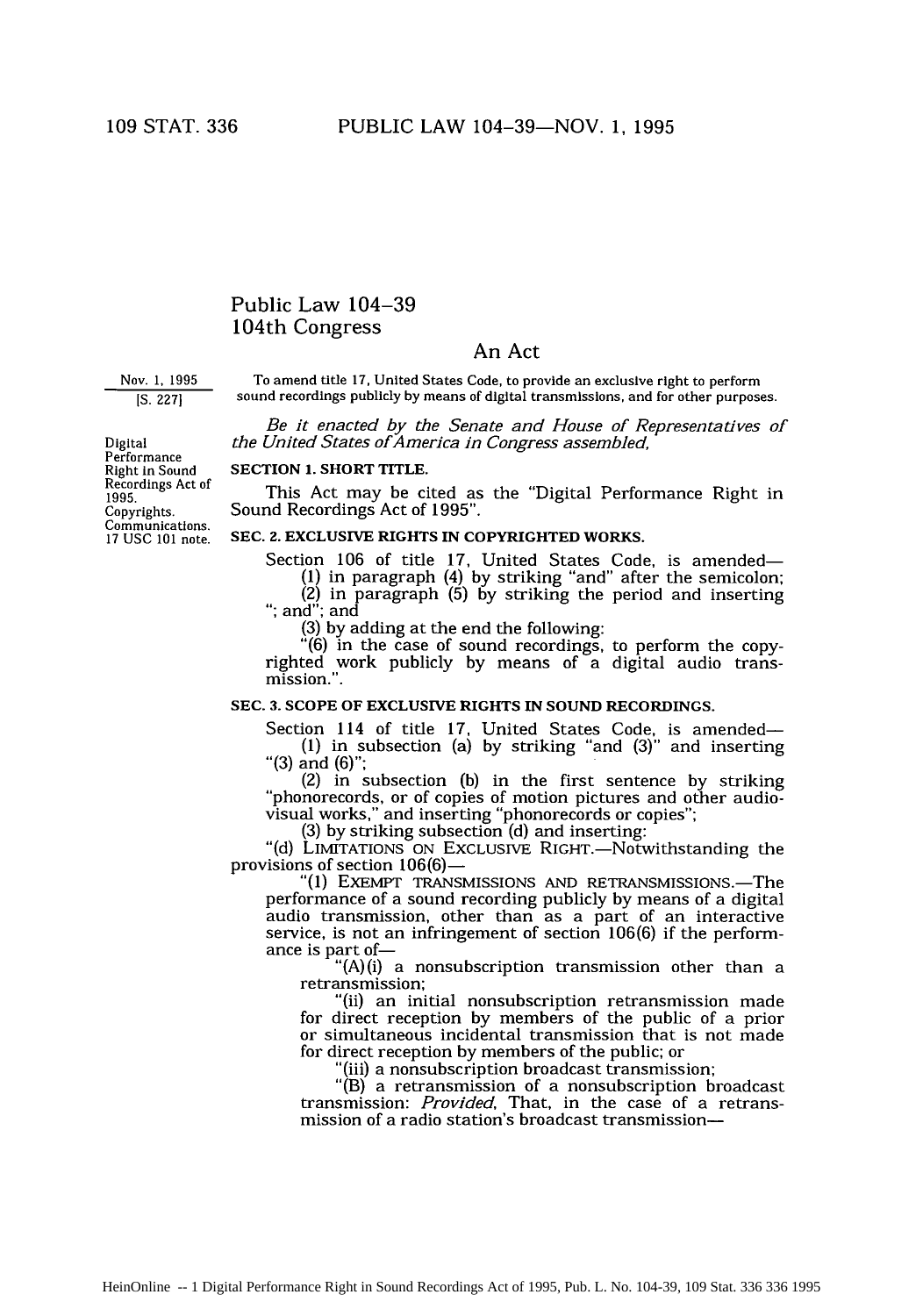"(i) the radio station's broadcast transmission is not willfully or repeatedly retransmitted more than a radius of **150** miles from the site of the radio broadcast transmitter, however-

**"(1)** the 150 mile limitation under this clause shall not apply when a nonsubscription broadcast transmission by a radio station licensed by the Federal Communications Commission is retransmitted on a nonsubscription basis by a terrestrial broadcast station, terrestrial translator, or terrestrial repeater licensed by the Federal Communications Commission; and

"(II) in the case of a subscription retransmission of a nonsubscription broadcast retransmission covered by subclause (I), the **150** mile radius shall be measured from the transmitter site of such broadcast retransmitter;

"(ii) the retransmission is of radio station broadcast transmissions that are—

"(I) obtained by the retransmitter over the air:

"(II) not electronically processed by the retransmitter to deliver separate and discrete signals; and

"(III) retransmitted only within the local communities served by the retransmitter;

"(iii) the radio station's broadcast transmission was being retransmitted to cable systems (as defined in section  $111(f)$  by a satellite carrier on January 1, 1995, and that retransmission was being retransmitted by cable systems as a separate and discrete signal, and the satellite carrier obtains the radio station's broadcast transmission in an analog format: *Provided,* That the broadcast transmission being retransmitted may embody the programming of no more than one radio station; or

(iv) the radio station's broadcast transmission is made by a noncommercial educational broadcast station funded on or after January **1,** 1995, under section 396(k) of the Communications Act of 1934 (47 U.S.C. 396(k)), consists solely of noncommercial educational and cultural radio programs, and the retransmission, whether or not simultaneous, is a nonsubscription terrestrial broadcast retransmission; or

"(C) a transmission that comes within any of the following categories-

"(i) a prior or simultaneous transmission incidental to an exempt transmission, such as a feed received by and then retransmitted by an exempt transmitter: *Provided,* That such incidental transmissions do not include any subscription transmission directly for reception by members of the public;

(ii) a transmission within a business establishment, confined to its premises or the immediately surrounding vicinity;

"(iii) a retransmission by any retransmitter, including a multichannel video programming distributor as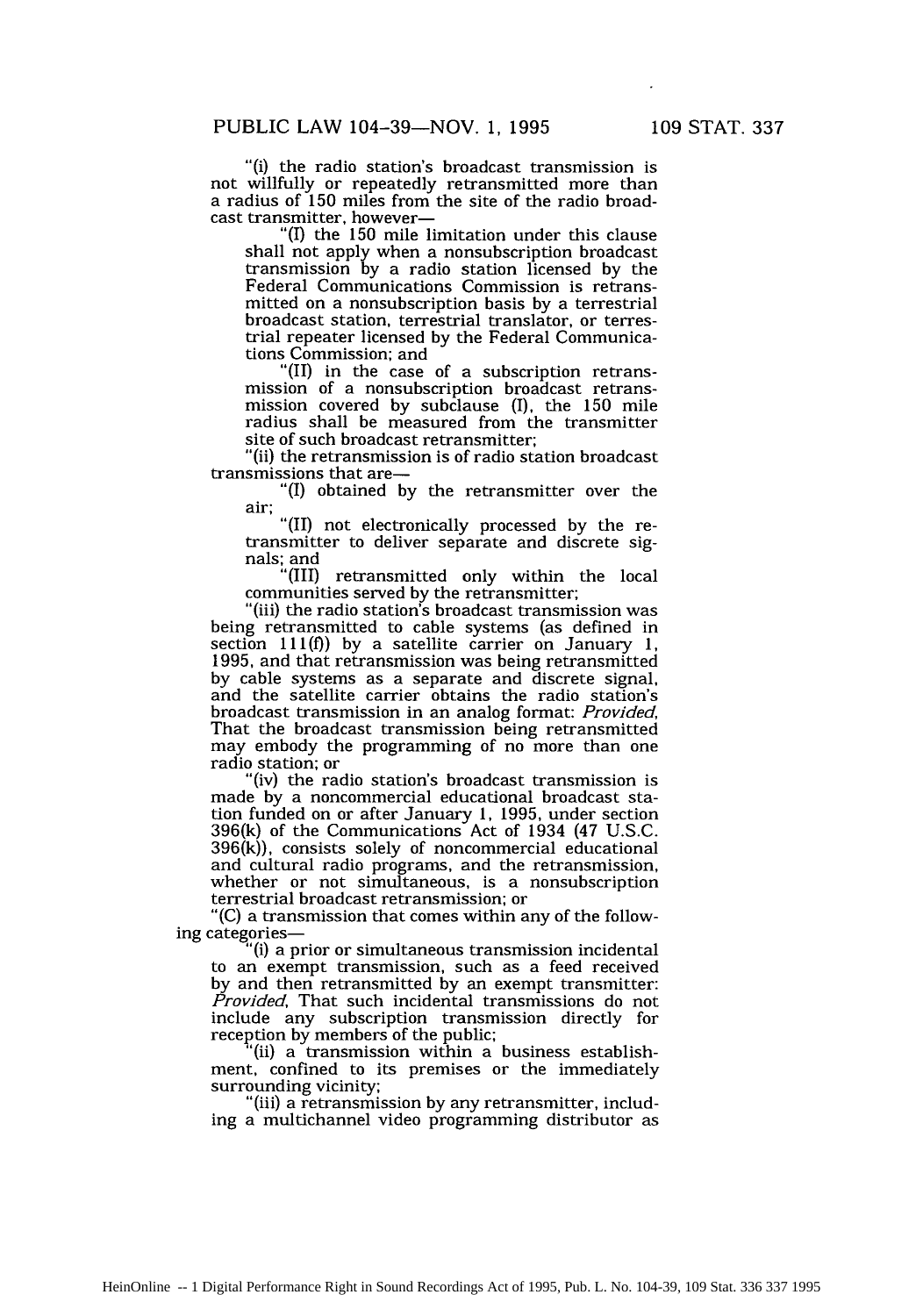defined in section **602(12)** of the Communications Act of 1934 (47 U.S.C.  $522(12)$ ), of a transmission by a transmitter licensed to publicly perform the sound recording as a part of that transmission, if the retransmission is simultaneous with the licensed trans-<br>mission and authorized by the transmitter; or

"(iv) a transmission to a business establishment for use in the ordinary course of its business: *Provided,* That the business recipient does not retransmit the transmission outside of its premises or the immediately surrounding vicinity, and that the transmission does not exceed the sound recording performance com- plement. Nothing in this clause shall limit the scope of the exemption in clause (ii).

"(2) SUBSCRIPTION TRANSMISSIONS.—In the case of a subscription transmission not exempt under subsection  $(d)(1)$ , the performance of a sound recording publicly by means of a digital audio transmission shall be subject to statutory licensing, in accordance with subsection (f) of this section, if-

"(A) the transmission is not part of an interactive service;

"(B) the transmission does not exceed the sound recording performance complement;

"(C) the transmitting entity does not cause to be published by means of an advance program schedule or prior announcement the titles of the specific sound recordings or phonorecords embodying such sound recordings to be transmitted;

**"(D)** except in the case of transmission to a business establishment, the transmitting entity does not automatically and intentionally cause any device receiving the transmission to switch from one program channel to another;

and  $"$ (E) except as provided in section 1002(e) of this title, the transmission of the sound recording is accompanied by the information encoded in that sound recording, if any, by or under the authority of the copyright owner of that sound recording, that identifies the title of the sound recording, the featured recording artist who performs on the sound recording, and related information, including information concerning the underlying musical work and its writer.

"(3) LICENSES FOR TRANSMISSIONS BY INTERACTIVE SERVICES.—

"(A) No interactive service shall be granted an exclusive license under section 106(6) for the performance of a sound recording publicly by means of digital audio transmission for a period in excess of 12 months, except that with respect to an exclusive license granted to an interactive service by a licensor that holds the copyright to 1,000 or fewer sound recordings, the period of such license shall not exceed 24 months: *Provided, however,* That the grantee of such exclusive license shall be ineligible to receive another exclusive license for the performance of that sound recording for a period of 13 months from the expiration of the prior exclusive license.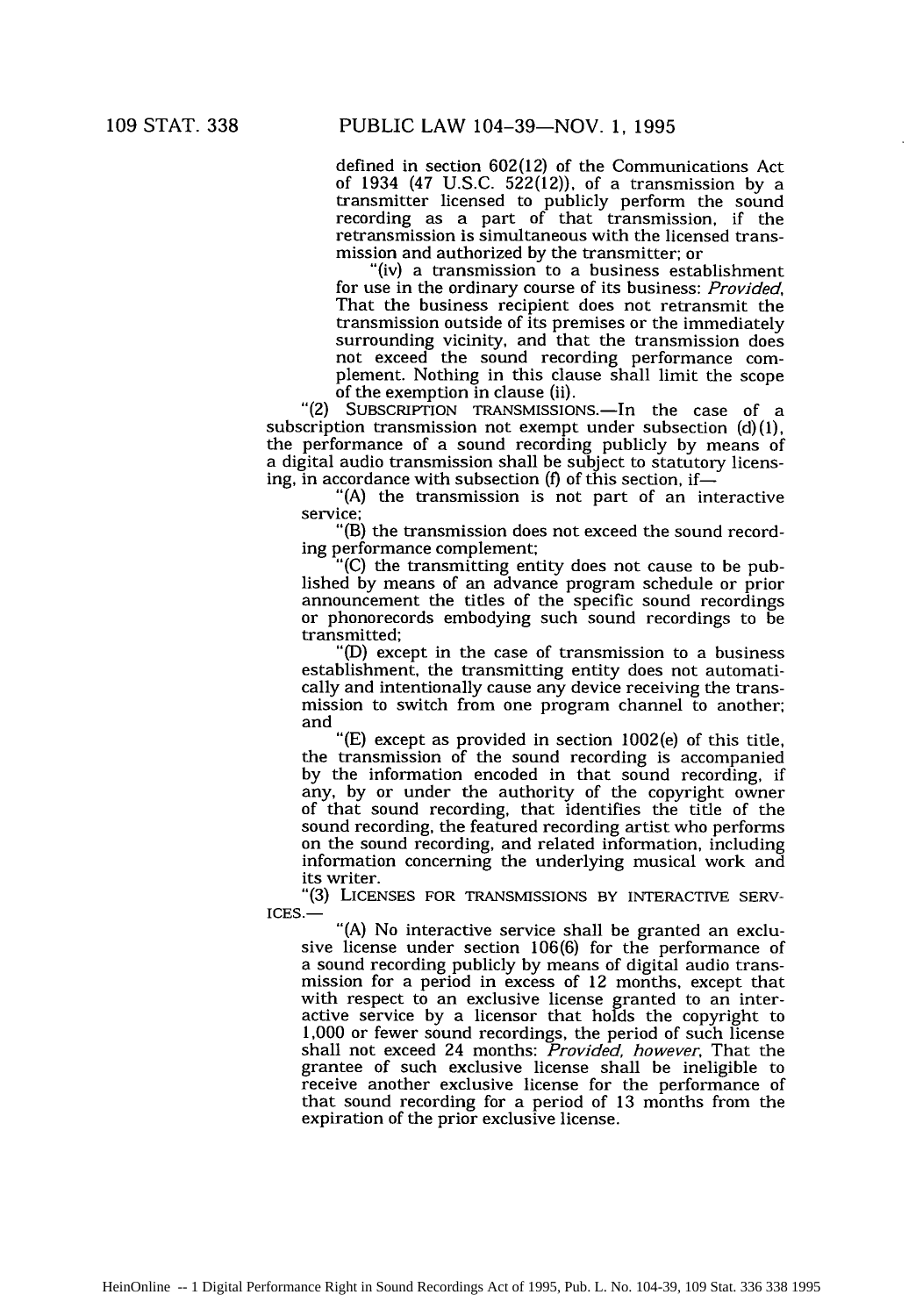"(B) The limitation set forth in subparagraph **(A)** of this paragraph shall not apply if-

"(i) the licensor has granted and there remain in effect licenses under section 106(6) for the public performance of sound recordings by means of digital audio transmission by at least 5 different interactive services: *Provided, however,* That each such license must be for a minimum of 10 percent of the copyrighted sound recordings owned by the licensor that have been licensed to interactive services, but in no event less than 50 sound recordings; or

"(ii) the exclusive license is granted to perform publicly up to 45 seconds of a sound recording and the sole purpose of the performance is to promote the distribution or performance of that sound recording.

"(C) Notwithstanding the grant of an exclusive or nonexclusive license of the right of public performance under section 106(6), an interactive service may not publicly perform a sound recording unless a license has been granted for the public performance of any copyrighted musical work contained in the sound recording: *Provided,* That such license to publicly perform the copyrighted musical work may be granted either by a performing rights society representing the copyright owner or by the copyright owner.

"(D) The performance of a sound recording by means of a retransmission of a digital audio transmission is not an infringement of section 106(6) if-

 $\tilde{f}$ (i) the retransmission is of a transmission by an interactive service licensed to publicly perform the sound recording to a particular member of the public as part of that transmission; and

"(ii) the retransmission is simultaneous with the licensed transmission, authorized by the transmitter, and limited to that particular member of the public intended by the interactive service to be the recipient of the transmission.

"(E) For the purposes of this paragraph-

"(i) a 'licensor' shall include the licensing entity and any other entity under any material degree of common ownership, management, or control that owns copyrights in sound recordings; and

"(ii) a 'performing rights society' is an association or corporation that licenses the public performance of nondramatic musical works on behalf of the copyright owner, such as the American Society of Composers, Authors and Publishers, Broadcast Music, Inc., and SESAC, Inc.

"(4) RIGHTS **NOT** OTHERWISE LIMITED.-

"(A) Except as expressly provided in this section, this section does not limit or impair the exclusive right to perform a sound recording publicly by means of a digital audio transmission under section 106(6).

"(B) Nothing in this section annuls or limits in any way-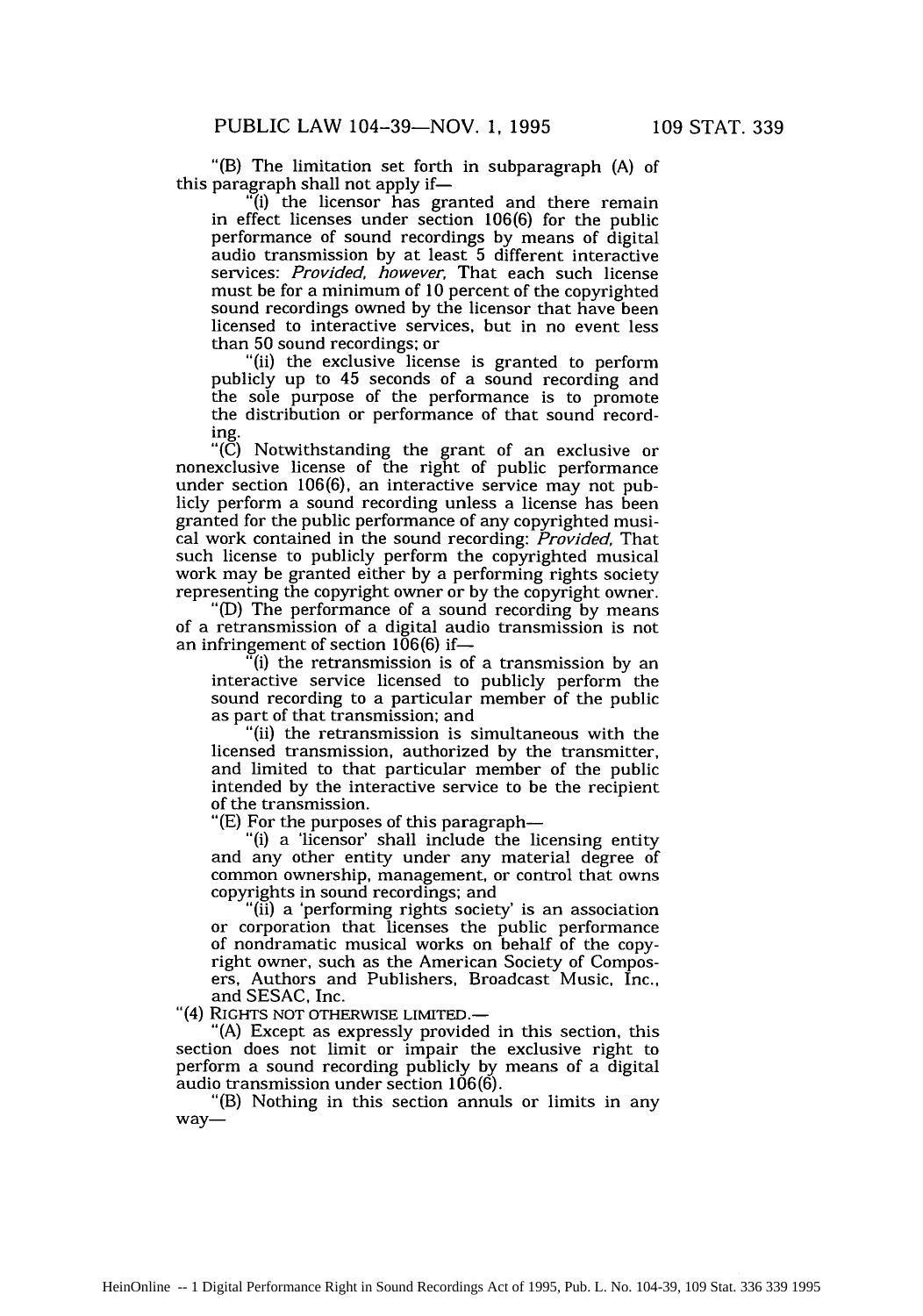"(i) the exclusive right to publicly perform a musical work, including by means of a digital audio transmission, under section  $106(4)$ ;

(ii) the exclusive rights in a sound recording or the musical work embodied therein under sections 106(1), 106(2) and 106(3); or

"(iii) any other rights under any other clause of section 106, or remedies available under this title, as such rights or remedies exist either before or after the date of enactment of the Digital Performance Right in Sound Recordings Act of 1995.

"(C) Any limitations in this section on the exclusive right under section 106(6) apply only to the exclusive right under section 106(6) and not to any other exclusive rights under section 106. Nothing in this section shall be construed to annul, limit, impair or otherwise affect in any way the ability of the owner of a copyright in a sound recording to exercise the rights under sections 106(1), 106(2) and 106(3), or to obtain the remedies available under this title pursuant to such rights, as such rights and remedies exist either before or after the date of enactment of the Digital Performance Right in Sound Recordings Act of 1995."; and

(4) by adding after subsection **(d)** the following:

"(e) AUTHORITY FOR NEGOTIATIONS.-

"(1) Notwithstanding any provision of the antitrust laws, in negotiating statutory licenses in accordance with subsection **(f),** any copyright owners of sound recordings and any entities performing sound recordings affected by this section may nego- tiate and agree upon the royalty rates and license terms and conditions for the performance of such sound recordings and the proportionate division of fees paid among copyright owners, and may designate common agents on a nonexclusive basis to negotiate, agree to, pay, or receive payments.

(2) For licenses granted under section 106(6), other than statutory licenses, such as for performances by interactive services or performances that exceed the sound recording performance complement—<br>"(A) copyright owners of sound recordings affected by"

this section may designate common agents to act on their behalf to grant licenses and receive and remit royalty payments: *Provided,* That each copyright owner shall establish the royalty rates and material license terms and conditions unilaterally, that is, not in agreement, combination, or concert with other copyright owners of sound recordings; and "(B) entities performing sound recordings affected by this section may designate common agents to act on their

behalf to obtain licenses and collect and pay royalty fees:<br>Provided, That each entity performing sound recordings *Provided, and determine the royalty rates and material license terms and conditions unilaterally, that is, not in agreement,* combination, or concert with other entities performing sound recordings.

"(f) LICENSES FOR NONEXEMPT SUBSCRIPTION TRANSMISSIONS.-

"(1) No later than **30** days after the enactment of the Digital Performance Right in Sound Recordings Act of 1995,

Federal Register, publication.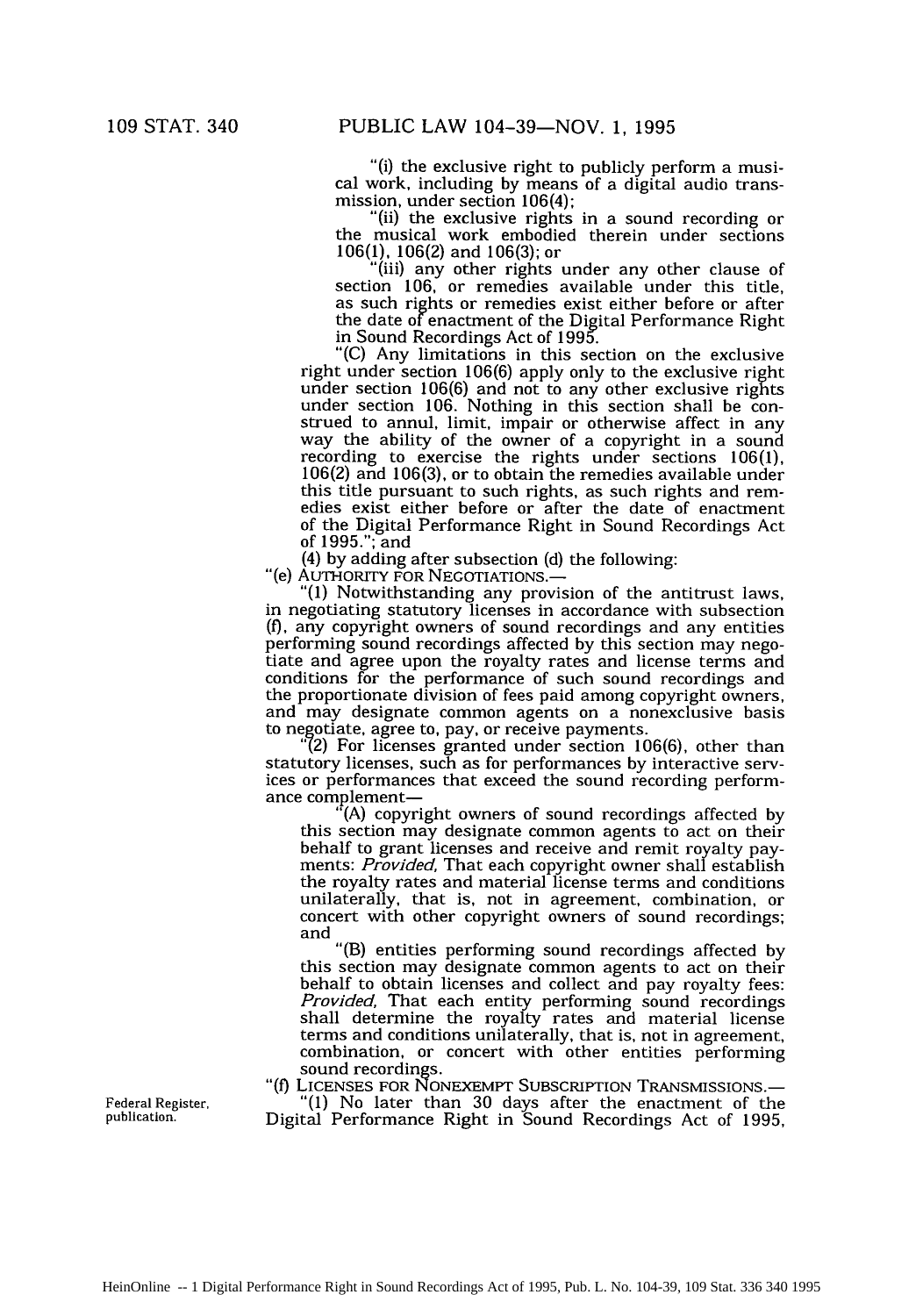the Librarian of Congress shall cause notice to be published in the Federal Register of the initiation of voluntary negotiation proceedings for the purpose of determining reasonable terms and rates of royalty payments for the activities specified by subsection **(d)(2)** of this section during the period beginning on the effective date of such Act and ending on December 31, 2000. Such terms and rates shall distinguish among the different types of digital audio transmission services then in operation. Any copyright owners of sound recordings or any entities performing sound recordings affected by this section may submit to the Librarian of Congress licenses covering such activities with respect to such sound recordings. The parties to each negotiation proceeding shall bear their own costs.

"(2) In the absence of license agreements negotiated under paragraph (1), during the 60-day period commencing 6 months after publication of the notice specified in paragraph **(1),** and upon the filing of a petition in accordance with section 803(a)(1), the Librarian of Congress shall, pursuant to chapter 8, convene a copyright arbitration royalty panel to determine and publish in the Federal Register a schedule of rates and terms which, subject to paragraph (3), shall be binding on all copyright owners of sound recordings and entities performing sound recordings. In addition to the objectives set forth in section  $801(b)(1)$ , in establishing such rates and terms, the copyright arbitration royalty panel may consider the rates and terms for comparable types of digital audio transmission services and comparable circumstances under voluntary license agreements negotiated as provided in paragraph (1). The Librarian of Congress shall also establish requirements by which copyright own- ers may receive reasonable notice of the use of their sound recordings under this section, and under which records of such use shall be kept and made available by entities performing sound recordings.

"(3) License agreements voluntarily negotiated at any time between one or more copyright owners of sound recordings and one or more entities performing sound recordings shall be given effect in lieu of any determination by a copyright arbitration royalty panel or decision by the Librarian of Congress.

"(4)(A) Publication of a notice of the initiation of voluntary negotiation proceedings as specified in paragraph **(1)** shall be repeated, in accordance with regulations that the Librarian of Congress shall prescribe-

"(i) no later than **30** days after a petition is filed by any copyright owners of sound recordings or any entities performing sound recordings affected by this section indicating that a new type of digital audio transmission service on which sound recordings are performed is or is about to become operational; and

"(ii) in the first week of January, 2000 and at 5 year intervals thereafter.

"(B)(i) The procedures specified in paragraph (2) shall be repeated, in accordance with regulations that the Librarian of Congress shall prescribe, upon the filing of a petition in accordance with section  $803(a)(1)$  during a 60-day period commencing-

Federal Register, publication.

Records.

Regulations.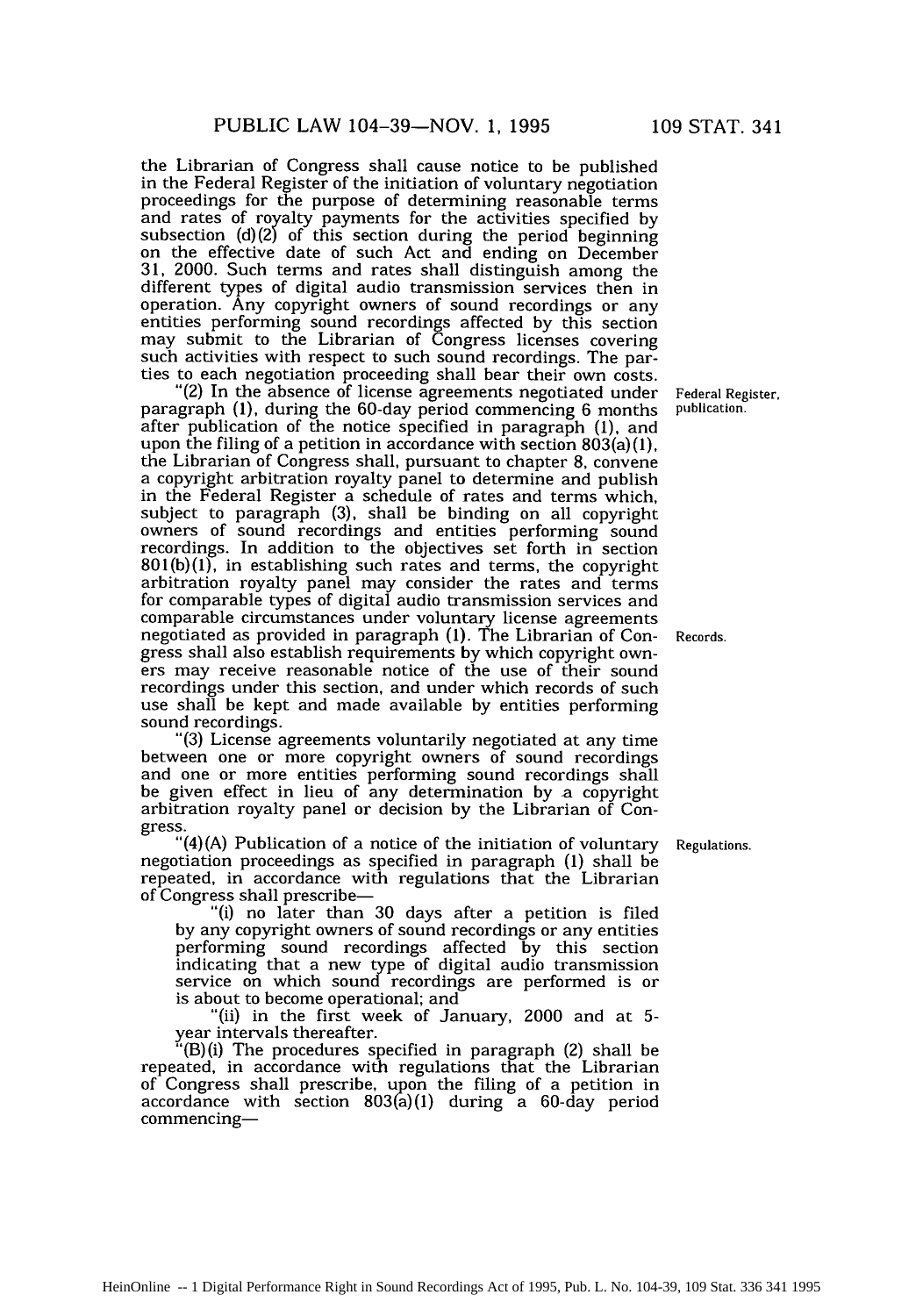"(I) six months after publication of a notice of the initiation of. voluntary negotiation proceedings under paragraph (1) pursuant to a petition under paragraph  $(4)(A)(i)$ ;

or "(II) on July **1,** 2000 and at 5-year intervals thereafter. "(ii) The procedures specified in paragraph (2) shall be concluded in accordance with section 802.

"(5) (A) Any person who wishes to perform a sound recording publicly by means of a nonexempt subscription transmission under this subsection may do so without infringing the exclusive right of the copyright owner of the sound recording-

Regulations. "(i) by complying with such notice requirements as the Librarian of Congress shall prescribe by regulation and by paying royalty fees in accordance with this subsection; or

"(ii) if such royalty fees have not been set, **by** agreeing to pay such royalty fees as shall be determined in accordance with this subsection.

"(B) Any royalty payments in arrears shall be made on or before the twentieth day of the month next succeeding the month in which the royalty fees are set.

"(g) PROCEEDS FROM LICENSING OF SUBSCRIPTION TRANS-MISSIONS.-

"(1) Except in the case of a subscription transmission licensed in accordance with subsection (f) of this section-

"(A) a featured recording artist who performs on a transmission shall be entitled to receive payments from the copyright owner of the sound recording in accordance with the terms of the artist's contract; and

"(B) a nonfeatured recording artist who performs on transmission shall be entitled to receive payments from the copyright owner of the sound recording in accordance with the terms of the nonfeatured recording artist's applicable contract or other applicable agreement.

"(2) The copyright owner of the exclusive right under section 106(6) of this title to publicly perform a sound recording by means of a digital audio transmission shall allocate to recording artists in the following manner its receipts from the statutory licensing of subscription transmission performances of the sound recording in accordance with subsection (f) of this section:

"(A)  $2\bar{1}/2$  percent of the receipts shall be deposited in an escrow account managed by an independent administrator jointly appointed by copyright owners of sound recordings and the American Federation of Musicians (or any successor entity) to be distributed to nonfeatured musicians (whether or not members of the American Federation of Musicians) who have performed on sound record-<br>ings. "(B)  $2^{1/2}$  percent of the receipts shall be deposited in

an escrow account managed by an independent administrator jointly appointed by copyright owners of sound recordings and the American Federation of Television and Radio Artists (or any successor entity) to be distributed to nonfeatured vocalists (whether or not members of the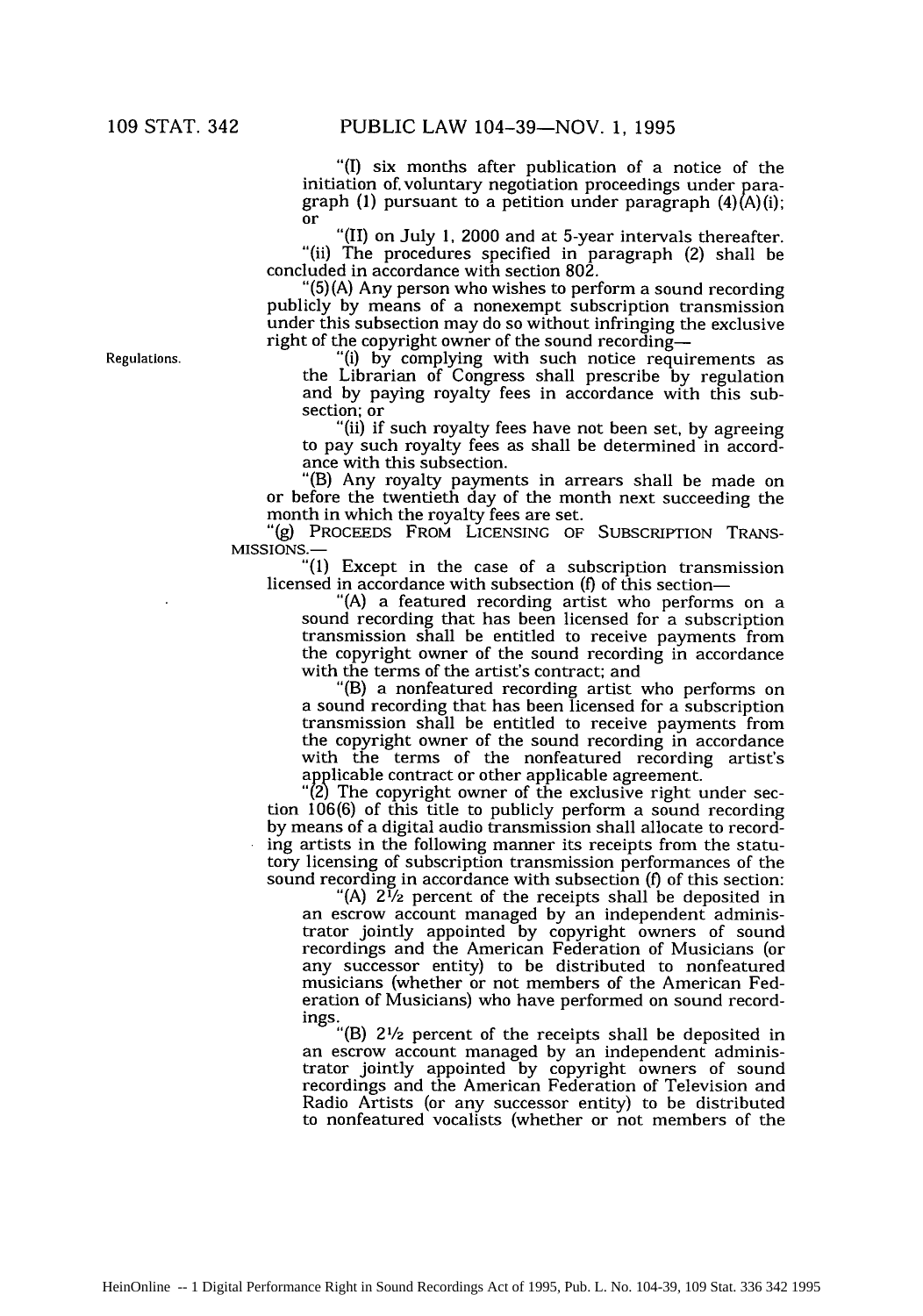American Federation of Television and Radio Artists) who have performed on sound recordings.

(C) 45 percent of the receipts shall be allocated, on a per sound recording basis, to the recording artist or artists featured on such sound recording (or the persons conveying rights in the artists' performance in the sound recordings).

"(h) LICENSING TO AFFILIATES.-

"(1) If the copyright owner of a sound recording licenses an affiliated entity the right to publicly perform a sound recording *by* means of a digital audio transmission under section 106(6), the copyright owner shall make the licensed sound recording available under section 106(6) on no less favorable terms and conditions to all bona fide entities that offer similar services, except that, if there are material differences in the scope of the requested license with respect to the type of service, the particular sound recordings licensed, the frequency of use, the number of subscribers served, or the duration, then the copyright owner may establish different terms and conditions for such other services.

"(2) The limitation set forth in paragraph **(1)** of this subsection shall not apply in the case where the copyright owner of a sound recording licenses-

"(A) an interactive service; or

"(B) an entity to perform publicly up to 45 seconds of the sound recording and the sole purpose of the performance is to promote the distribution or performance of that

sound recording.<br>"(i) No EFFECT ON ROYALTIES FOR UNDERLYING WORKS.— License fees payable for the public performance of sound recordings under section 106(6) shall not be taken into account in any administrative, judicial, or other governmental proceeding to set or adjust the royalties payable to copyright owners of musical works for the public performance of their works. It is the intent of Congress that royalties payable to copyright owners of musical works for that royalties payable to copyright owners of musical works for the public performance of their works shall not be diminished in any respect as a result of the rights granted by section 106(6).

"(j) DEFINITIONS.-As used in this section, the following terms have the following meanings:

"(1) An affiliated entity' is an entity engaging in digital audio transmissions covered by section 106(6), other than an interactive service, in which the licensor has any direct or indirect partnership or any ownership interest amounting to **5** percent or more of the outstanding voting or non-voting stock.

"(2) A 'broadcast' transmission is a transmission made by a terrestrial broadcast station licensed as such by the Federal Communications Commission.

"(3) A 'digital audio transmission' is a digital transmission as defined in section 101, that embodies the transmission of a sound recording. This term does not include the transmission of any audiovisual work.

'(4) An 'interactive service' is one that enables a member of the public to receive, on request, a transmission of a particular sound recording chosen by or on behalf of the recipient. The ability of individuals to request that particular sound recordings be performed for reception by the public at large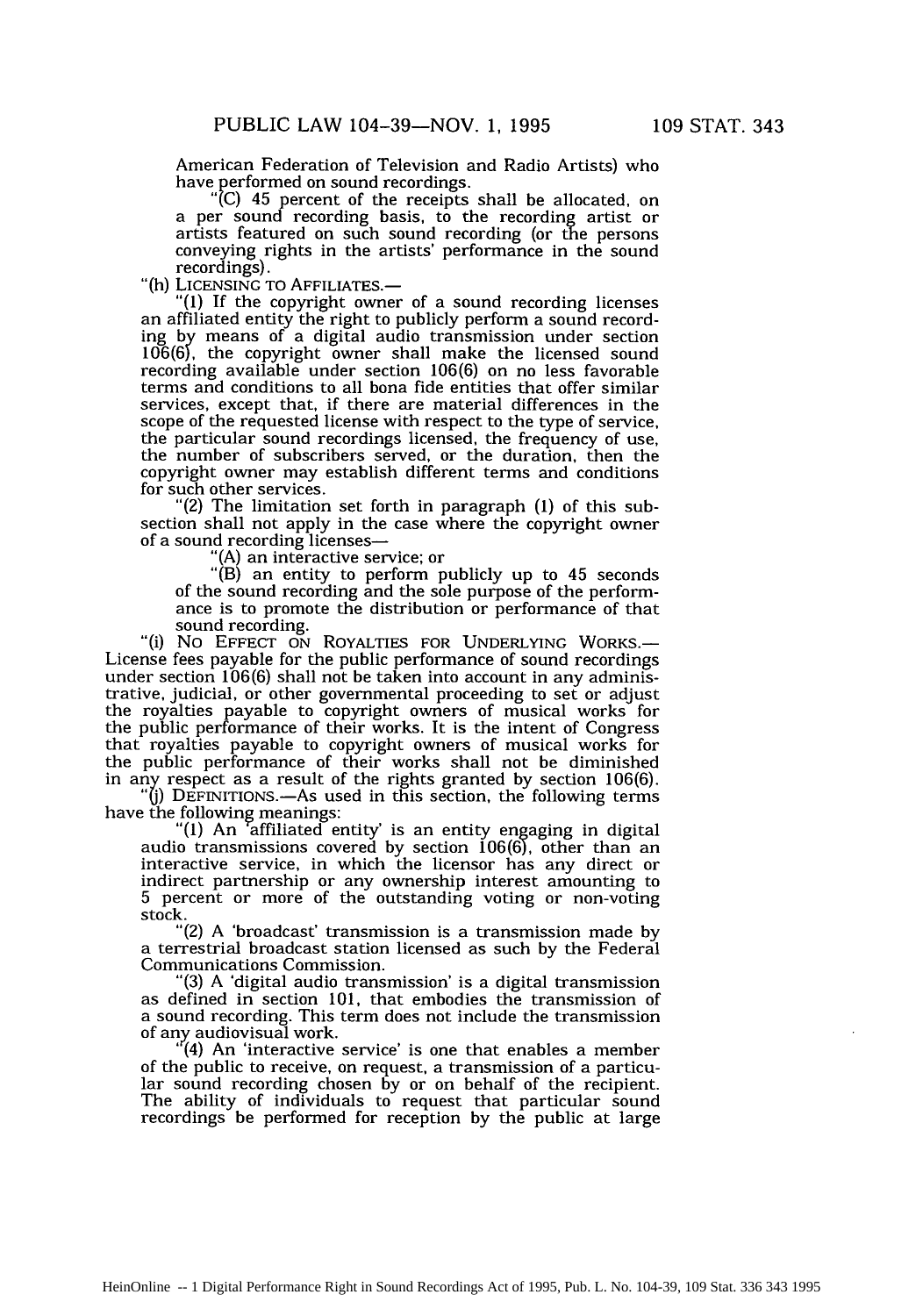does not make a service interactive. If an entity offers both interactive and non-interactive services (either concurrently or at different times), the non-interactive component shall not be treated as part of an interactive service.

"(5) A 'nonsubscription' transmission is any transmission that is not a subscription transmission.

"(6) A 'retransmission' is a further transmission of an initial same transmission. Except as provided in this section, a transmission qualifies as a 'retransmission' only if it is simultaneous with the initial transmission. Nothing in this definition shall be construed to exempt a transmission that fails to satisfy a separate element required to qualify for an exemption under section  $114(d)(1)$ .

"(7) The 'sound recording performance complement' is the transmission during any 3-hour period, on a particular channel used by a transmitting entity, of no more than-

"(A) 3 different selections of sound recordings from any one phonorecord lawfully distributed for public performance or sale in the United States, if no more than 2 such selections are transmitted consecutively; or "(B) 4 different selections of sound recordings-

"(i) by the same featured recording artist; or

"(ii) from any set or compilation of phonorecords lawfully distributed together as a unit for public performance or sale in the United States,

if no more than three such selections are transmitted consecutively:

*Provided,* That the transmission of selections in excess of the numerical limits provided for in clauses (A) and (B) from multiple phonorecords shall nonetheless qualify as a sound recording performance complement if the programming of the multiple phonorecords was not willfully intended to avoid the numerical limitations prescribed in such clauses.

"(8) A 'subscription' transmission is a transmission that is controlled and limited to particular recipients, and for which consideration is required to be paid or otherwise given by or on behalf of the recipient to receive the transmission or a package of transmissions including the transmission.

"(9) A 'transmission' includes both an initial transmission and a retransmission.".

#### **SEC. 4. MECHANICAL ROYALTIES IN DIGITAL PHONORECORD DELIV-ERIES.**

Section 115 of title 17, United States Code, is amended—  $(1)$  in subsection  $(a)(1)$ –

(A) in the first sentence by striking out "any other person" and inserting in lieu thereof "any other person, including those who make phonorecords or digital phonorecord deliveries,"; and

(B) in the second sentence by inserting before the period ", including by means of a digital phonorecord delivery";

 $(2)$  in subsection  $(c)(2)$  in the second sentence by inserting "and other than as provided in paragraph (3)," after "For this purpose,";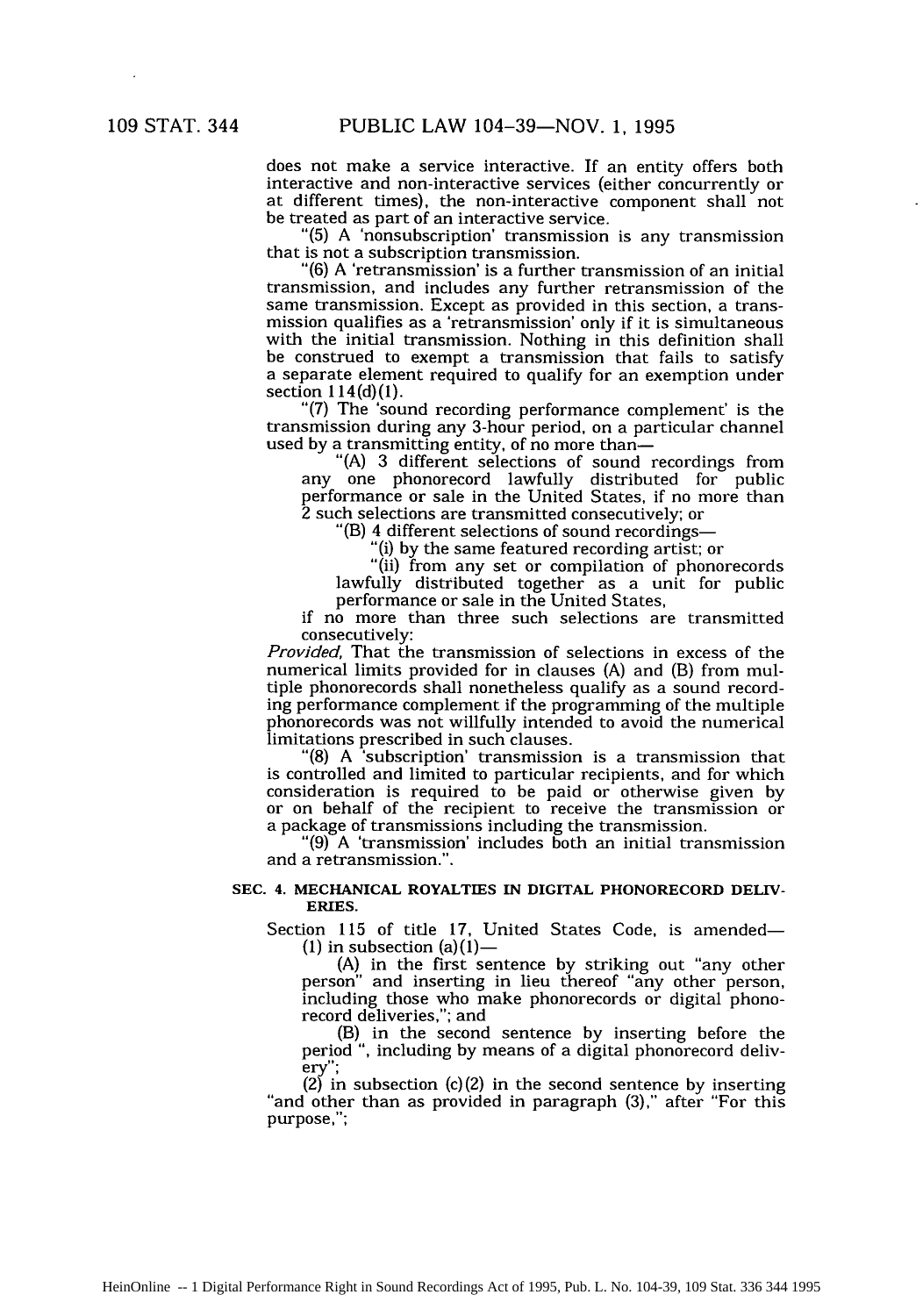(3) by redesignating paragraphs (3), (4), and (5) of subsection (c) as paragraphs (4), (5), and (6), respectively, and by inserting after paragraph (2) the following new paragraph:

"(3)(A) A compulsory license under this section includes the right of the compulsory licensee to distribute or authorize the distribution of a phonorecord of a nondramatic musical work by means of a digital transmission which constitutes a digital phonorecord delivery, regardless of whether the digital transmission is also a public performance of the sound recording under section 106(6) of this title or of any nondramatic musical work embodied therein under section 106(4) of this title. For every digital phonorecord delivery by or under the authority of the compulsory licensee-

"(i) on or before December 31, 1997, the royalty payable by the compulsory licensee shall be the royalty prescribed under paragraph (2) and chapter 8 of this title; and

"(ii) on or after January 1, 1998, the royalty payable by the compulsory licensee shall be the royalty prescribed under subparagraphs (B) through (F) and chapter 8 of this title.

"(B) Notwithstanding any provision of the antitrust laws, any copyright owners of nondramatic musical works and any persons entitled to obtain a compulsory license under subsection (a)(l) may negotiate and agree upon the terms and rates of royalty payments under this paragraph and the proportionate division of fees paid among copyright owners, and may designate common agents to negotiate, agree to, pay or receive such royalty payments. Such authority to negotiate the terms and rates of royalty payments includes, but is not limited to, the authority to negotiate the year during which the royalty rates prescribed under subparagraphs (B) through (F) and chapter 8 of this title shall next be determined.

(C) During the period of June 30, 1996, through December 31, 1996, the Librarian of Congress shall cause notice to be published in the Federal Register of the initiation of voluntary negotiation proceedings for the purpose of determining reason- able terms and rates of royalty payments for the activities specified by subparagraph (A) during the period beginning January 1, 1998, and ending on the effective date of *any* new terms and rates established pursuant to subparagraph (C), (D) or (F), or such other date (regarding digital phonorecord deliveries) as the parties may agree. Such terms and rates shall distinguish between (i) digital phonorecord deliveries where the reproduction or distribution of a phonorecord is incidental to the transmission which constitutes the digital phonorecord delivery, and (ii) digital phonorecord deliveries in general. Any copyright owners of nondramatic musical works and any persons entitled to obtain a compulsory license under subsection (a) **(1)** may submit to the Librarian of Congress licenses covering such activities. The parties to each negotiation proceeding shall bear their own costs.

"(D) In the absence of license agreements negotiated under subparagraphs  $(B)$  and  $(C)$ , upon the filing of a petition in accordance with section 803(a)(1), the Librarian of Congress shall, pursuant to chapter 8, convene a copyright arbitration royalty panel to determine and publish in the Federal Register a schedule of rates and terms which, subject to subparagraph

Federal Register, publication.

Federal Register, publication.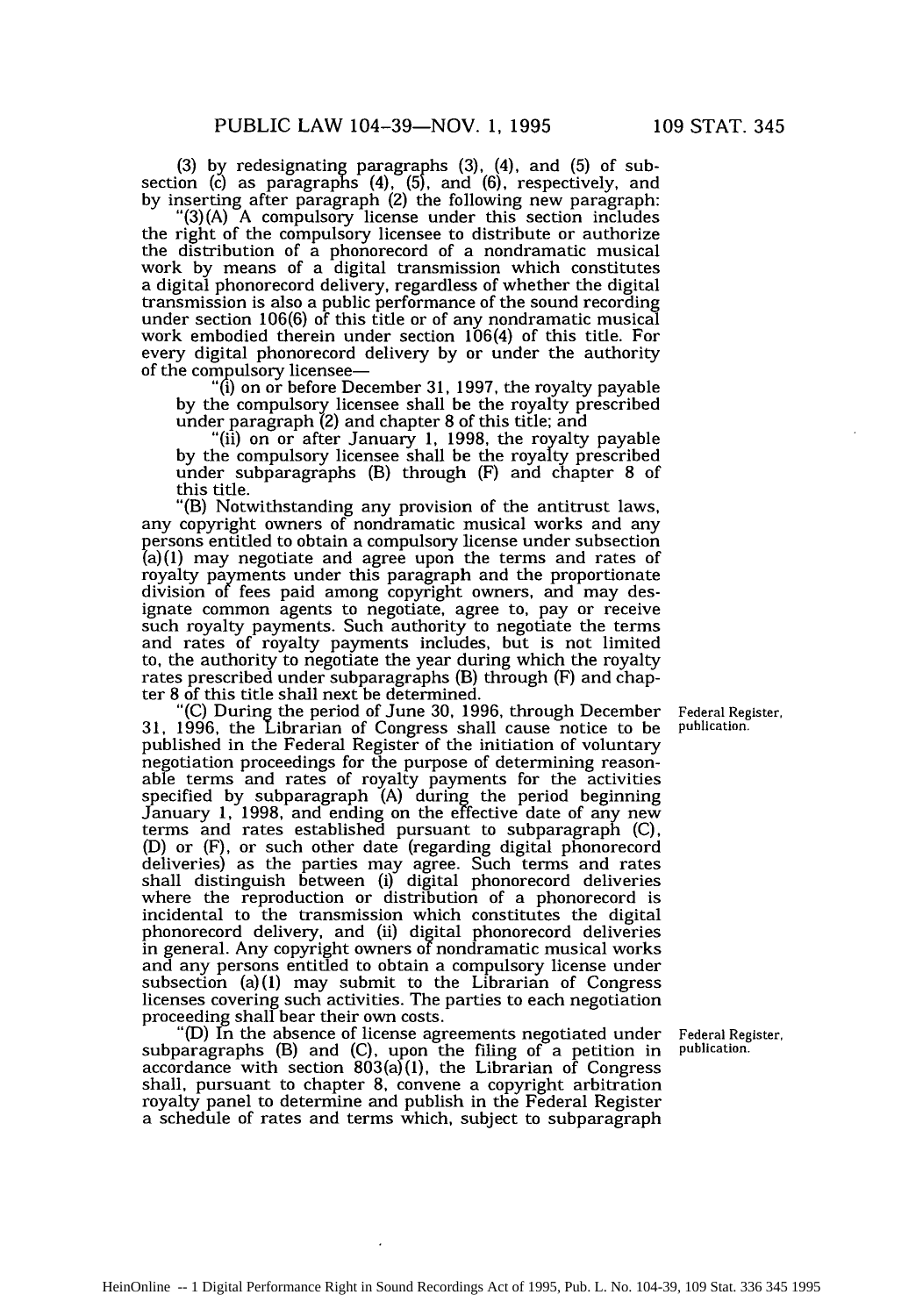(E), shall be binding on all copyright owners of nondramatic musical works and persons (a)(1) during the period beginning January 1, 1998, and ending on the effective date of any new terms and rates established pursuant to subparagraph (C), (D) or (F), or such other date (regarding digital phonorecord deliveries) as may be determined pursuant to subparagraphs (B) and (C). Such terms and rates shall distinguish between (i) digital phonorecord deliveries where the reproduction or distribution of a phonorecord is incidental to the transmission which constitutes the digital phonorecord delivery, and (ii) digi- tal phonorecord deliveries in general. In addition to the objectives set forth in section  $801(b)(1)$ , in establishing such rates and terms, the copyright arbitration royalty panel may consider rates and terms under voluntary license agreements negotiated as provided in subparagraphs  $(B)$  and  $(C)$ . The royalty rates payable for a compulsory license for a digital phonorecord delivery under this section shall be established de novo and no precedential effect shall be given to the amount of the royalty payable by a compulsory licensee for digital phonorecord deliv-Records. eries on or before December 31, 1997. The Librarian of Congress shall also establish requirements by which copyright owners may receive reasonable notice of the use of their works under this section, and under which records of such use shall be kept and made available by persons making digital phonorecord deliveries.

> $(E)(i)$  License agreements voluntarily negotiated at any time between one or more copyright owners of nondramatic musical works and one or more persons entitled to obtain a compulsory license under subsection  $(a)(1)$  shall be given effect in lieu of any determination by the Librarian of Congress. effect in lieu of any determination by the Librarian of Congress. Subject to clause (ii), the royalty rates determined pursuant to subparagraph (C), **(D)** or (F) shall be given effect in lieu of any contrary royalty rates specified in a contract pursuant to which a recording artist who is the author of a nondramatic musical work grants a license under that person's exclusive rights in the musical work under sections 106 (1) and (3) or commits another person to grant a license in that musical work under sections 106 (1) and (3), to a person desiring to fix in a tangible medium of expression a sound recording embodying the musical work.

"(ii) The second sentence of clause (i) shall not apply to-

"(I) a contract entered into on or before June 22, 1995, and not modified thereafter for the purpose of reducing the royalty rates determined pursuant to subparagraph (C), **(D)** or (F) or of increasing the number of musical works within the scope of the contract covered by the reduced rates, except if a contract entered into on or before June 22, 1995, is modified thereafter for the purpose of increasing the number of musical works within the scope of the contract, any contrary royalty rates specified in the contract shall be given effect in lieu of royalty rates determined pursuant to subparagraph (C), **(D)** or (F) for the number of musical works within the scope of the contract as of June 22, 1995; and

"(II) a contract entered into after the date that the sound recording is fixed in a tangible medium of expression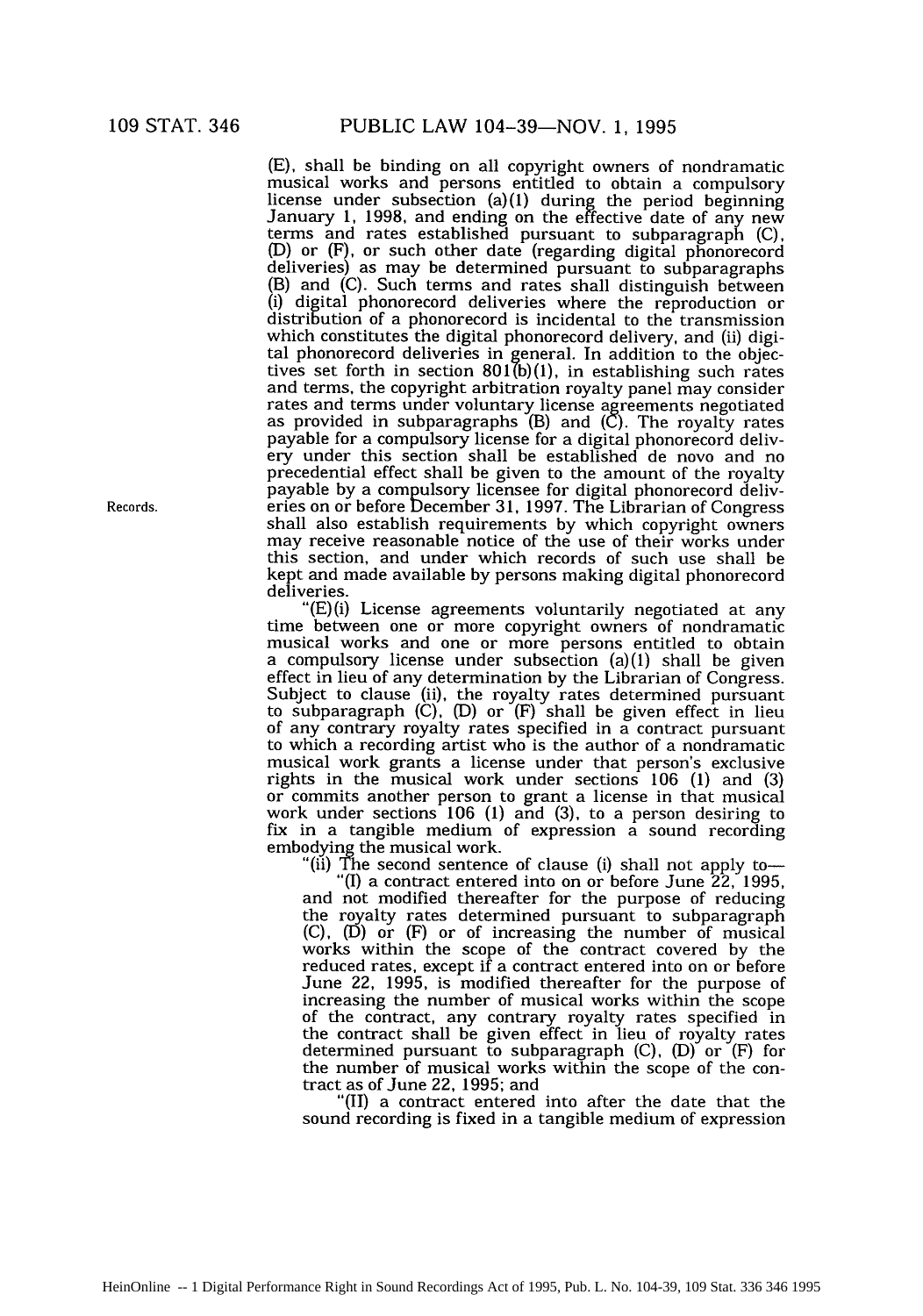substantially in a form intended for commercial release, if at the time the contract is entered into, the recording artist retains the right to grant licenses as to the musical work under sections 106(1) and 106(3).

"(F) The procedures specified in subparagraphs **(C)** and Regulations. (D) shall be repeated and concluded, in accordance with regula- tions that the Librarian of Congress shall prescribe, in each fifth calendar year after 1997, except to the extent that different years for the repeating and concluding of such proceedings may be determined in accordance with subparagraphs (B) and (C).

**(C).** "(G) Except as provided in section 1002(e) of this tide, a digital phonorecord delivery licensed under this paragraph shall be accompanied by the information encoded in the sound recording, if any, by or under the authority of the copyright owner of that sound recording, that identifies the title of the sound recording, the featured recording artist who performs on the sound recording, and related information, including information concerning the underlying musical work and its writer

"(H)(i) A digital phonorecord delivery of a sound recording is actionable as an act of infringement under section 501, and is fully subject to the remedies provided by sections **502** through **506** and section 509, unless-

"(I) the digital phonorecord delivery has been authorized by the copyright owner of the sound recording; and

"(II) the owner of the copyright in the sound recording or the entity making the digital phonorecord delivery has obtained a compulsory license under this section or has otherwise been authorized by the copyright owner of the musical work to distribute or authorize the distribution, by means of a digital phonorecord delivery, of each musical work embodied in the sound recording.

"(ii) Any cause of action under this subparagraph shall be in addition to those available to the owner of the copyright in the nondramatic musical work under subsection  $(c)(6)$  and section 106(4) and the owner of the copyright in the sound

recording under section 106(6).<br>"(I) The liability of the copyright owner of a sound recording for infringement of the copyright in a nondramatic musical work embodied in the sound recording shall be determined in accordance with applicable law, except that the owner of a copyright in a sound recording shall not be liable for a digital phonorecord delivery by a third party if the owner of the copyright in the sound recording does not license the distribution of a phonorecord of the nondramatic musical work.

"(J) Nothing in section 1008 shall be construed to prevent the exercise of the rights and remedies allowed by this para- graph, paragraph (6), and chapter 5 in the event of a digital phonorecord delivery, except that no action alleging infringement of copyright may be brought under this title against a manufacturer, importer or distributor of a digital audio recording device, a digital audio recording medium, an analog recording device, or an analog recording medium, or against a consumer, based on the actions described in such section.

 $^{\prime}$ (K) Nothing in this section annuls or limits (i) the exclusive right to publicly perform a sound recording or the musical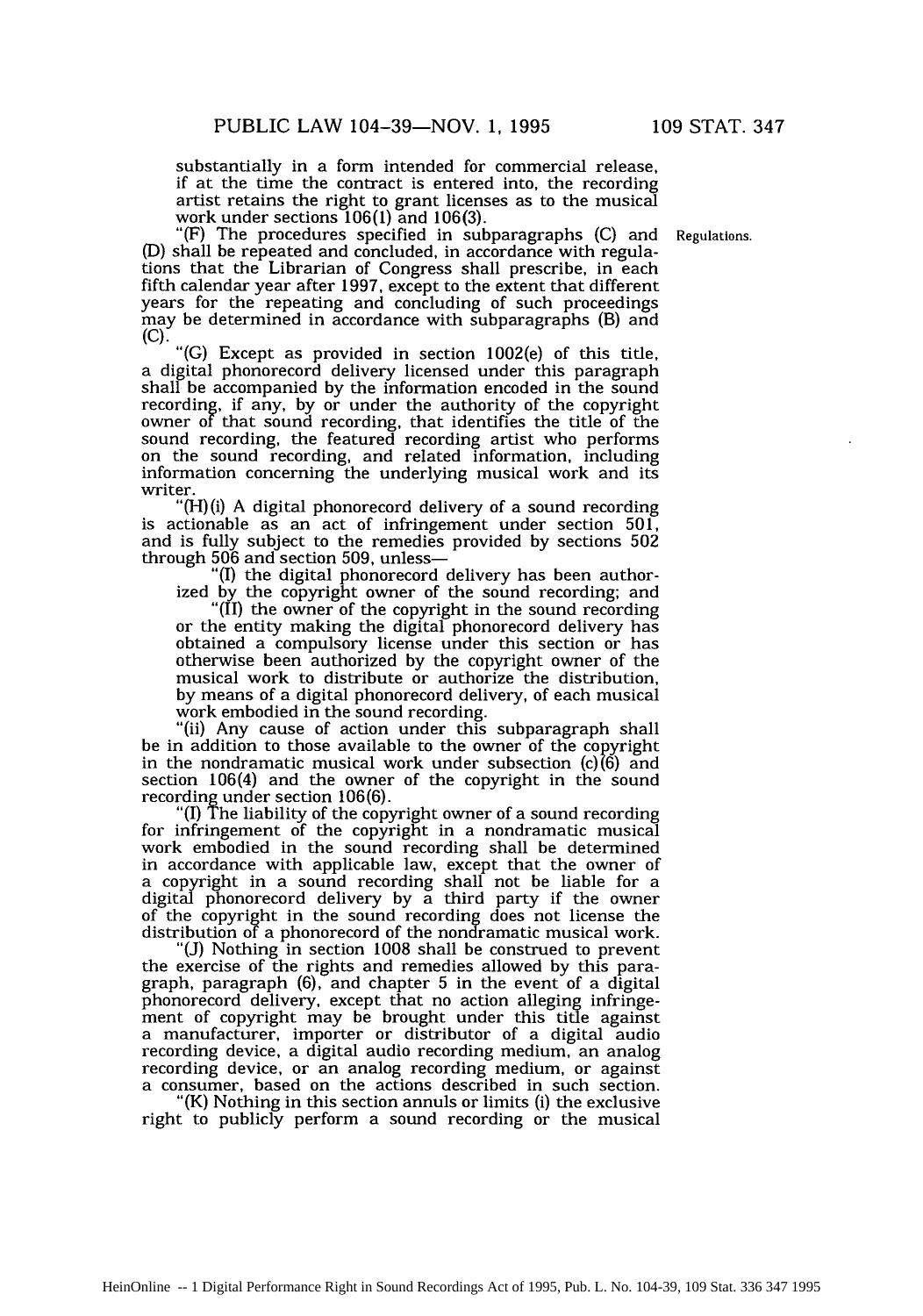work embodied therein, including by means of a digital transmission, under sections 106(4) and 106(6), (ii) except for compulsory licensing under the conditions specified by this section, the exclusive rights to reproduce and distribute the sound recording and the musical work embodied therein under sections  $106(1)$  and  $106(3)$ , including by means of a digital phonorecord delivery, or (iii) any other rights under any other provision of section 106, or remedies available under this title, as such rights or remedies exist either before or after the date of enactment of the Digital Performance Right in Sound Recordings Act of 1995.

"(L) The provisions of this section concerning digital phonorecord deliveries shall not apply to any exempt transmissions or retransmissions under section  $114(d)(1)$ . The exemptions created in section  $114(d)(1)$  do not expand or reduce the rights of copyright owners under section **106 (1)** through (5) with respect to such transmissions and retransmissions."; and

**(5)** by adding after subsection (c) the following:

**"(d)** DEFINITION.-As used in this section, the following term has the following meaning: A 'digital phonorecord delivery' is each individual delivery of a phonorecord by digital transmission of a sound recording which results in a specifically identifiable reproduction by or for any transmission recipient of a phonorecord of that sound recording, regardless of whether the digital transmission is also a public performance of the sound recording or any nondramatic musical work embodied therein. A digital phonorecord delivery does not result from a real-time, non-interactive subscription transmission of a sound recording where no reproduction of the sound recording or the musical work embodied therein is made from the inception of the transmission through to its receipt by the transmission recipient in order to make the sound recording audible.".

#### **SEC. 5. CONFORMING AMENDMENTS.**

(a) DEFINITIONS.-Section **101** of title 17, United States Code, is amended by inserting after the definition of "device", "machine", or "process" the following:

"A 'digital transmission' is a transmission in whole or in part in a digital or other non-analog format."

b) LIMITATIONS **ON** EXCLUSIVE **RIGHTS:** SECONDARY TRANS-MISSIONS.-Section 111(c)(1) of title 17, United States Code, is amended in the first sentence by inserting "and section 114(d)" after "of this subsection".

(c) LIMITATIONS ON EXCLUSIVE RIGHTS: **SECONDARY TRANS-**MISSIONS OF **SUPERSTATIONS AND** NETWORK STATIONS FOR PRIVATE HOME VIEWING.-

**(1)** Section 119(a)(l) of title 17, United States Code, is amended in the first sentence by inserting "and section 114(d)" after "of this subsection".

(2) Section 119(a)(2)(A) of title 17, United States Code, is amended in the first sentence by inserting "and section 114(d)" after "of this subsection".

(d) COPYRIGHT ARBITRATION ROYALTY PANELS.-

(1) Section 801(b)(1) of title 17, United States Code, is amended in the first and second sentences by striking "115" each place it appears and inserting "114, 115,".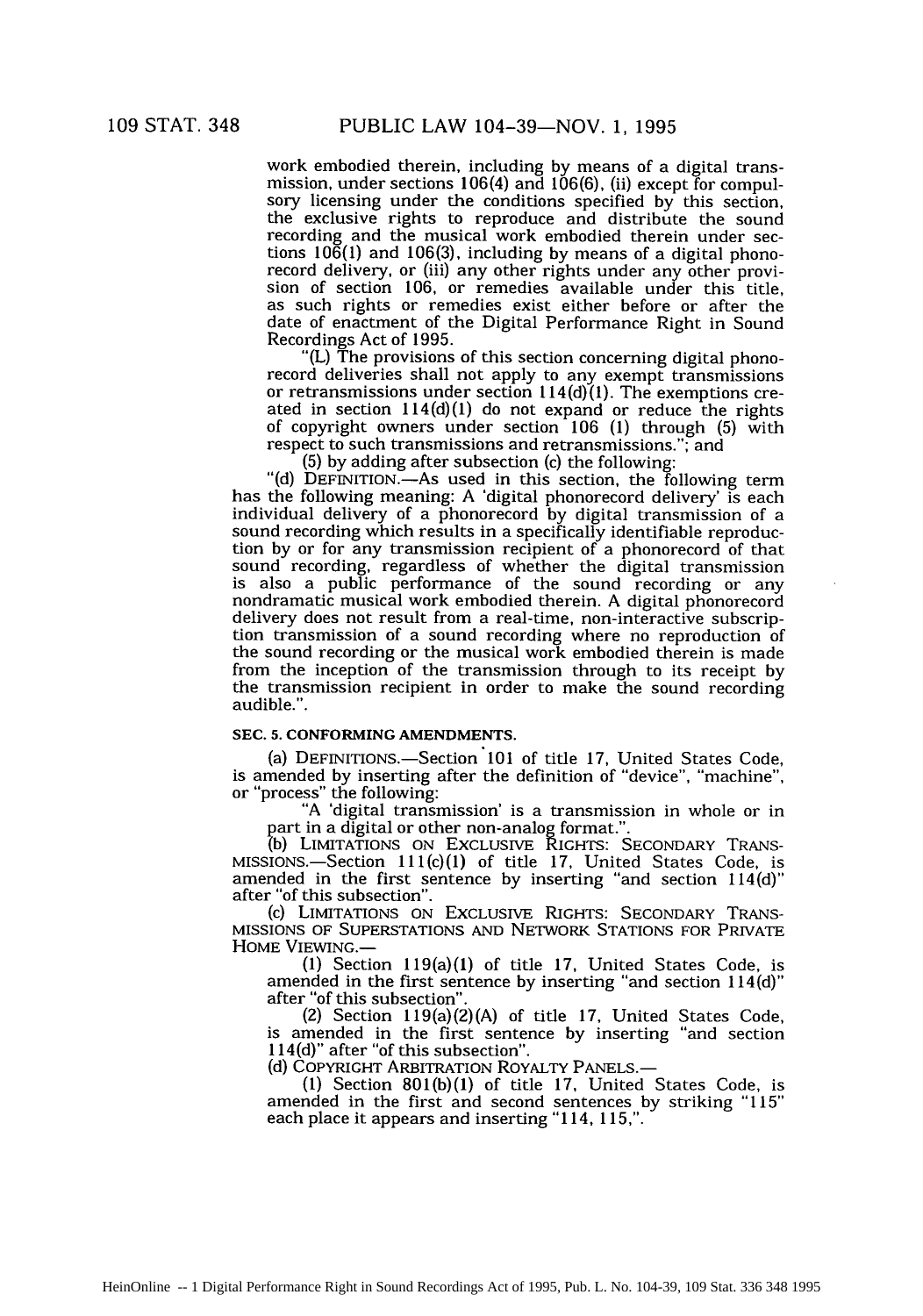HeinOnline -- 1 Digital Performance Right in Sound Recordings Act of 1995, Pub. L. No. 104-39, 109 Stat. 336 349 1995

(2) Section 802(c) of title 17, United States Code, is amended in the third sentence by striking "section 111, 116, or 119," and inserting "section 111, 114, 116, or 119, any person entitled to a compulsory license under section 114(d), any person entitled to a compulsory license under section 115,".

**(3)** Section 802(g) of title 17, United States Code, is amended in the third sentence by inserting "114," after "111 ,".

(4) Section 802(h)(2) of title 17, United States Code, is amended by inserting "114," after "111,".

**(5)** Section **803 a)(1)** of title 17, United States Code, is amended in the first sentence by striking "115" and inserting "114, 115" and by striking "and (4)" and inserting "(4) and **(5)".**

(6) Section 803(a)(3) of title **17,** United States Code, is amended by inserting before the period "or as prescribed in section **115** (c) (3)(D)".

(7) Section 803(a) of title **17,** United States Code, is amended by inserting after paragraph (4) the following new paragraph:

"(5) With respect to proceedings under section 801(b)(1) concerning the determination of reasonable terms and rates of royalty payments as provided in section 114, the Librarian of Congress shall proceed when and as provided by that section.".

#### **SEC. 6. EFFECTIVE DATE.** 17 **USC 101** note.

This Act and the amendments made by this Act shall take effect 3 months after the date of enactment of this Act, except that the provisions of sections 114(e) and 114(f) of title 17, United States Code (as added by section 3 of this Act) shall take effect immediately upon the date of enactment of this Act.

Approved November 1, 1995.

LEGISLATIVE HISTORY-S. **227** (H.R. 1506):

HOUSE REPORTS: No. 104-274 accompanying H.R. 1506 (Comm. on the Judiciary).<br>SENATE REPORTS: No. 104–128 (Comm. on the Judiciary).

CONGRESSIONAL RECORD, Vol. 141 (1995):

Aug. **8,** considered and passed Senate.

Oct. **17,** H.R. 1506 and **S.** 227 considered and passed House.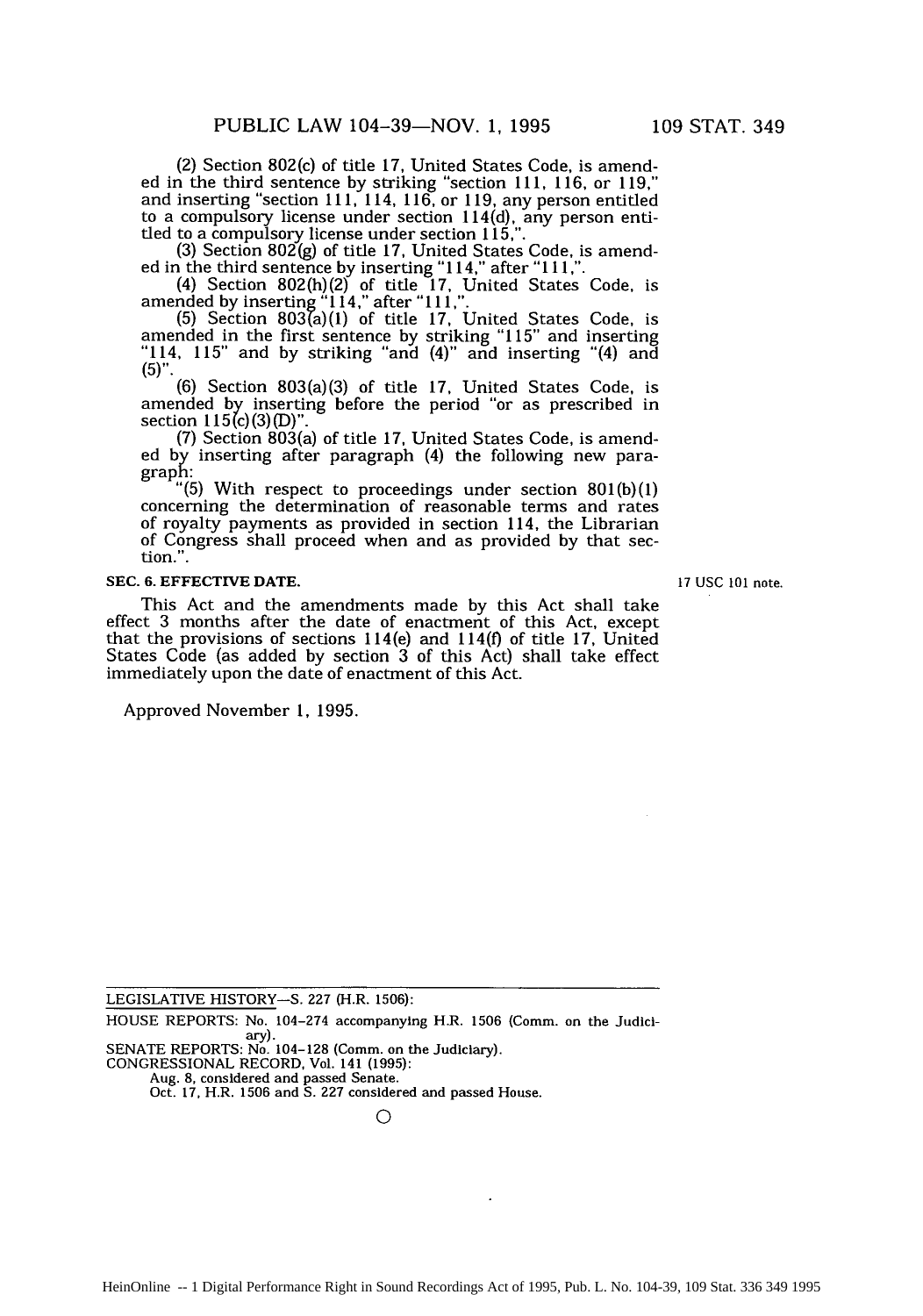HeinOnline -- 1 Digital Performance Right in Sound Recordings Act of 1995, Pub. L. No. 104-39, 109 Stat. 336 [i] 1995

 $\ddot{\phantom{0}}$ 

 $\label{eq:1} \frac{1}{\sqrt{2\pi}}\int_{\mathbb{R}^{2}}\frac{1}{\sqrt{2\pi}}\int_{\mathbb{R}^{2}}\frac{1}{\sqrt{2\pi}}\int_{\mathbb{R}^{2}}\frac{1}{\sqrt{2\pi}}\int_{\mathbb{R}^{2}}\frac{1}{\sqrt{2\pi}}\frac{1}{\sqrt{2\pi}}\frac{1}{\sqrt{2\pi}}\frac{1}{\sqrt{2\pi}}\frac{1}{\sqrt{2\pi}}\frac{1}{\sqrt{2\pi}}\frac{1}{\sqrt{2\pi}}\frac{1}{\sqrt{2\pi}}\frac{1}{\sqrt{2\pi}}\frac{1}{\sqrt{2$ 

 $\bar{z}$ 

 $\bar{z}$